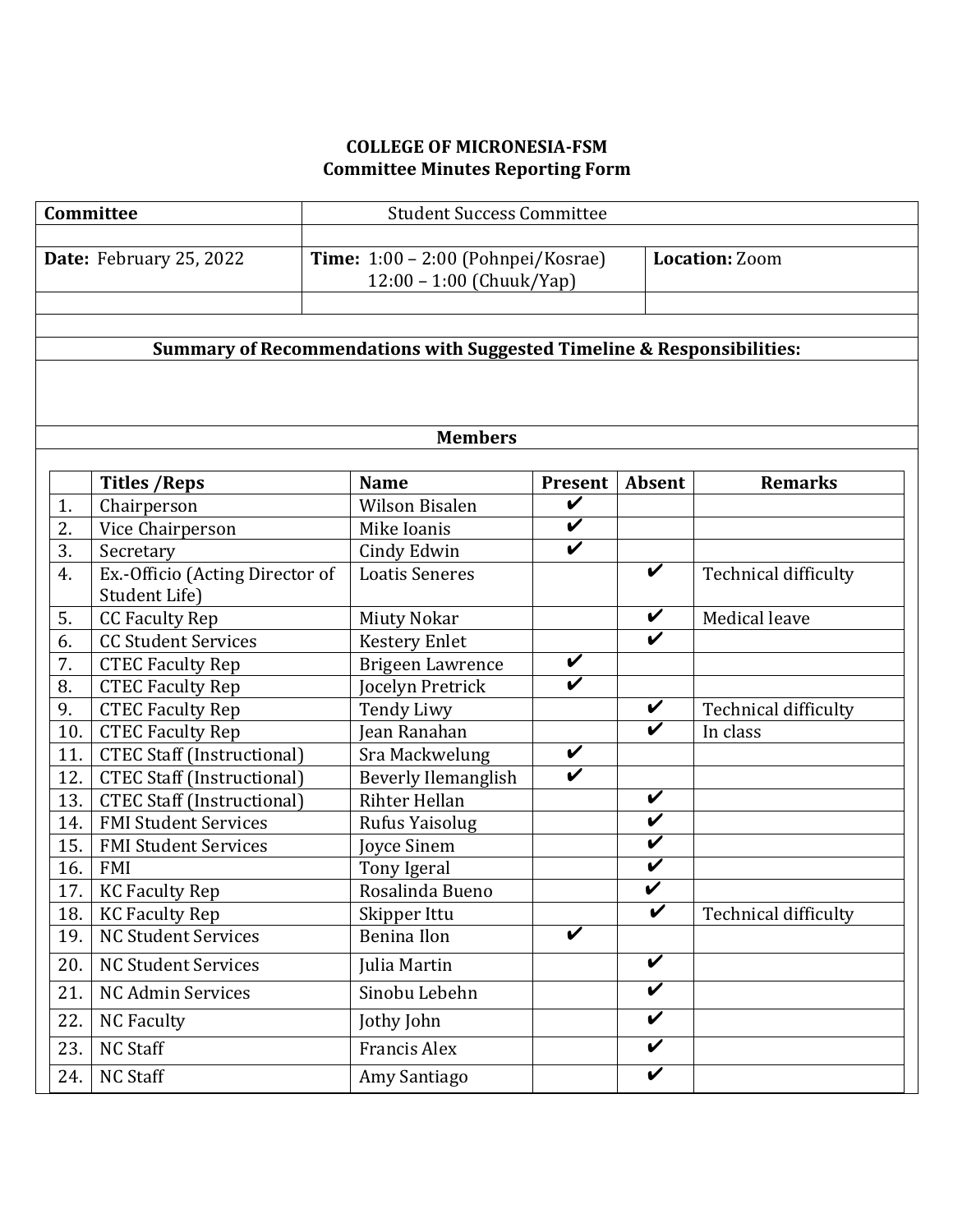| 25. | .   YC Student Services | Cecilia Dibay |  |  |
|-----|-------------------------|---------------|--|--|
| 26. | . YC Staff              | Susan Guarin  |  |  |
| 27. | <b>YC Faculty Rep</b>   | Lyte Chapap   |  |  |
|     |                         |               |  |  |

## **Additional Attendees:**

**Agenda:**

### 1. Quality Focus Essay

#### **Agenda/Major Topics of Discussion:**

#### **Call to order**

1. Two separate Zoom links were sent to the committee so after some time of experiencing technical difficulty with the second link, some members tried the first link and were able to connect. The chairman called the meeting to order at 1:23pm once quorum was declared.

#### **Quality Focus Essay**

**2.** We received the Quality Focus Essay from the Vice President for Enrollment Management and Student Services and it was sent to the committee earlier for review. Our committee has been tasked to review, comment, and endorse it, no later than Monday, Feb. 28. There were no further discussions or comments made. The only one was from Yap Campus since Susan shared it with the campus community. 

*Maybe the report could also include a mention of Yap Campus' program of Powwows, and how that helps to improve student achievement and retention.* 

*My* own thoughts are that the college could do a better job or outreach to the high school students, to *let them know what typical career paths look like. And the COMET could be offered more frequently, <i>or* that there could be an easier way to take the COMET.

And as a long term goal, the college could also provide counseling for students to enter online degree *programs* with other US based institutions. I think getting more people excited about getting a degree *in* other places will also improve our numbers.

All those present were in favor of the write up and voted "yes" to endorse it. All other committee members will vote electronically, no later than 5pm (Pohnpei time) today since we need to get back to Interim President with our results.

#### **Adjournment**

3. The meeting ended at 1:41pm.

**Comments/Upcoming Meeting Date & Time/Etc.:** Next meeting schedule: March 4, 2022